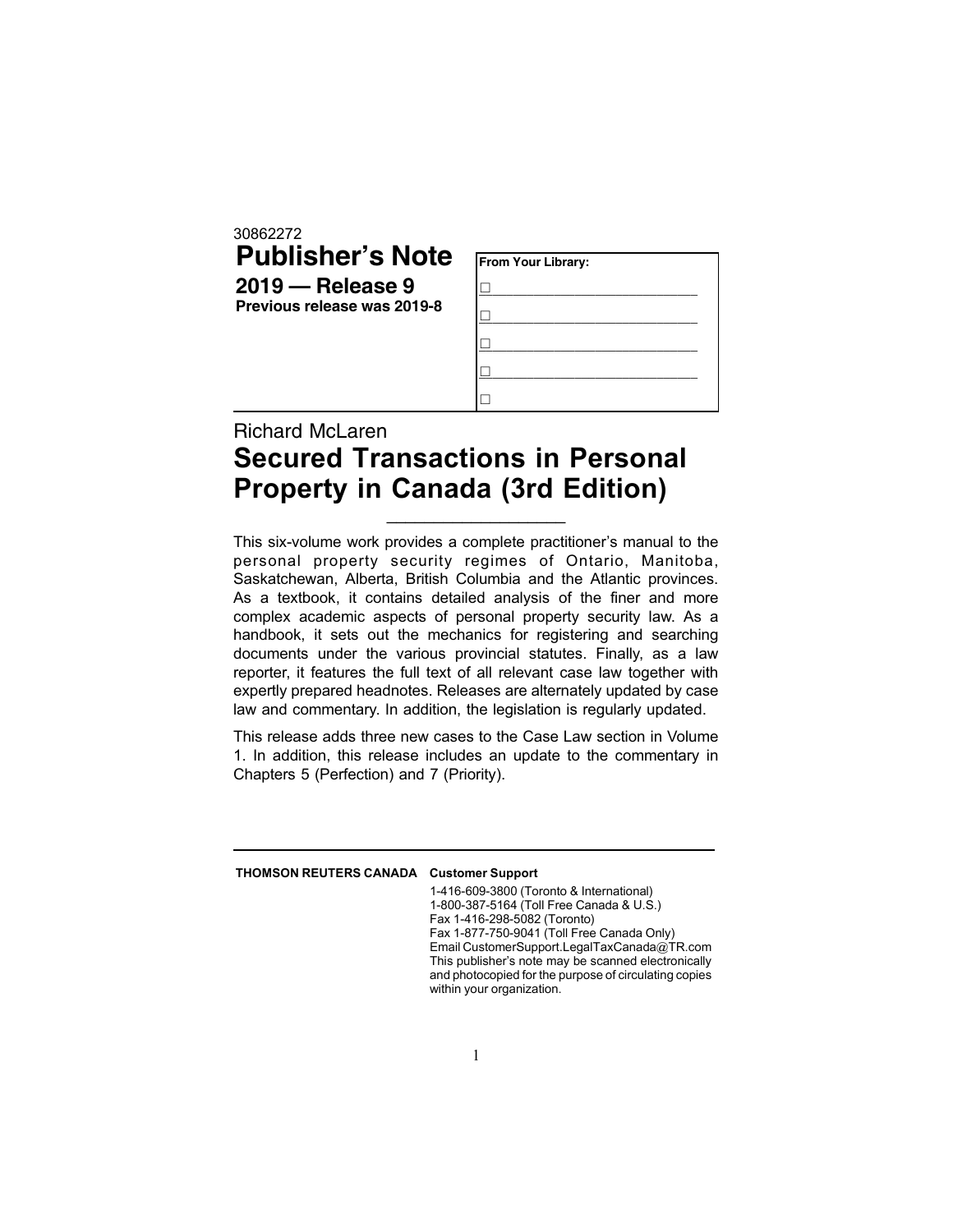## **Highlights**

- . **Perfection: Perfection by Possession —** This case involved a dispute between an applicant and several respondents over a truck and its accompanying equipment. The applicant had a registered security interest in the goods at all relevant times and a valid and enforceable option to purchase the truck back. This option was affirmed twice by the Saskatchewan Court of Queen's Bench. The first respondent, with whom the applicant had formed the governing contract, had ceased operations. The applicant was unable to locate the goods for several years, only to find that they were in the possession of the second respondent. The second respondent refused the applicant's request to purchase the truck and instead sold it to the third respondent. Upon a supplemental application, the court held that the second respondent did not have a security interest or a valid claim of lien in the goods; at best, it had a distrain on 2529's goods for unpaid rent as landlord. The second respondent had not followed the proper procedure for selling distrained goods, while the applicant's registered security interest had remained in force for the duration of the ordeal. The court ordered the third respondent to deliver the goods to the applicant, and the applicant to pay the fair market value of the goods, fixed by the court in a previous order, into court on a partially indemnified basis: *Hydrodig Canada Inc. v. 101202529 Saskatchewan Ltd.*, 2019 CarswellSask 257, 10 P.P.SA.C. 190.
- . **Priority: Priorities Between Secured Parties and Other Claimants — Lien Claimants — Liens Generally — Possession —** The perfection of security interests by possession prior to the date of bankruptcy prevented transfers of property from being voidable transactions that could be recovered by the bankruptcy trustee. The Alberta Court of Queen's Bench concluded that the two vehicle transfers made to family members, within the same year that bankruptcy was declared, were not voidable transactions because the security interest created under the PPSA allowed for an exemption under s. 95(2.1) of the *Bankruptcy and Insolvency Act*. The court found that the family members' security interest in the vehicles was created by the bankrupt's pledge of collateral and that the transfers were perfected by possession and voluntary transfer by the bankrupt. Despite the loans having been made to the company and not the bankrupt, the court held that a line could not be drawn between the company and the bankrupt given the bankrupt's personal liability for wages and taxes owed to third